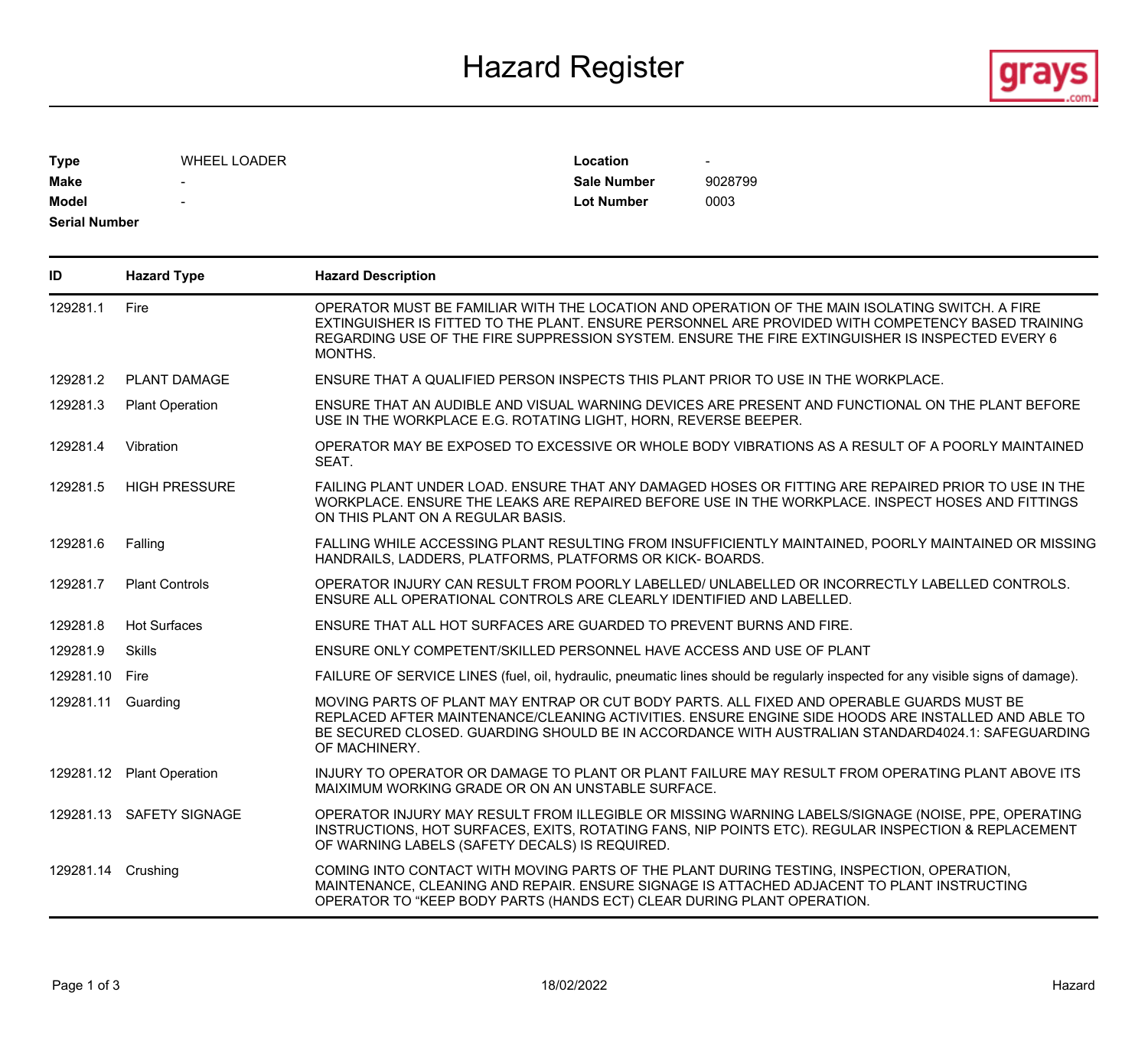Hazard Register **Exercise Service Service Service Service Service Service Service Service Service Service Service Service Service Service Service Service Service Service Service Service Service Service Service Service Serv** 



|                      | 129281.15 Maintenance       | AN EMPLOYER MUST PERFORM MAINTENANCE, INSPECTION AND CLEANING ON PLANT IN ACCORDANCE WITH THE<br>MANUFACTURER'S AND DESIGNER'S REQUIREMENTS AND MUST PUT IN PLACE THE NECESSARY FACILITIES AND<br>SYSTEMS OF WORK TO ENSURE THE SAFETY OF PERSONS WHO PERFORM THE MAINTENANCE, INSPECTION AND<br>CLEANING . IF ACCESS TO THE PLANT IS REQUIRED TO PERFORM THESE TASKS, THE PLANT MUST BE STOPPED AND<br>ONE OR MORE OF THE FOLLOWING MEASURES MUST BE USED TO CONTROL THE RISKS, LOCKOUT OR ISOLATION<br>DEVICES, DANGER TAGS, PERMIT TO WORK SYSTEMS OR OTHER CONTROL MEASURES. POWER SUPPLY TO THE<br>PLANT MUST BE ISOLATED, DE-ENERGISED BEFORE COMMENCING ANY CLEANING AND OR MAINTENANCE ACTIVITIES. |
|----------------------|-----------------------------|------------------------------------------------------------------------------------------------------------------------------------------------------------------------------------------------------------------------------------------------------------------------------------------------------------------------------------------------------------------------------------------------------------------------------------------------------------------------------------------------------------------------------------------------------------------------------------------------------------------------------------------------------------------------------------------------------------|
| 129281.16 Noise      |                             | SOUND PRESSURE LEVELS (SPL) NEEDS TESTING AT OPERATOR STATION. IF SPL GREATER THAN 85 dB(A), CLEAR &<br>VISIBLE WARNINGS MUST BE ATTACHED RE: USE OF HEARING PROTECTION.                                                                                                                                                                                                                                                                                                                                                                                                                                                                                                                                   |
|                      | 129281.17 Safe Working Load | AN EMPLOYER MUST ENSURE THAT THE SAFE WORKING LOAD (SWL), INDICATING THE LIFTING CAPACITY IN METRIC<br>UNITS, IF APPROPRIATE, IS CLEARLY LEGIBLE AND FIXED IN A VISIBLE LOCATION AND THAT ALL LIFTING IS DONE<br>WITHIN THE CAPACITY, AS FAR AS PRACTICABLE.                                                                                                                                                                                                                                                                                                                                                                                                                                               |
| 129281.18 Logbooks   |                             | ENSURE THAT A LOGBOOK IS COMPLETED WITH DAILY OPERATIONAL SAFETY CHECKS AND RECORDS OF FAULTS.<br><b>REPAIRS AND MAINTENANCE.</b>                                                                                                                                                                                                                                                                                                                                                                                                                                                                                                                                                                          |
|                      | 129281.19 Plant Structure   | ENSURE ALL WALKING PLATFORMS INTO CAB ARE FIXED AND SECURED. ENSURE REGULAR INSPECTIONS ARE<br>UNDERTAKEN OF PLANT PRIOR TO USE INTO THE WORKPLACE.                                                                                                                                                                                                                                                                                                                                                                                                                                                                                                                                                        |
| 129281.20 Visibility |                             | ENSURE THAT THE MIRRORS ARE NOT BROKEN TO ENABLE CLEAR VISION.                                                                                                                                                                                                                                                                                                                                                                                                                                                                                                                                                                                                                                             |
|                      | 129281.21 Plant Controls    | EXCEEDING THE SAFE WORKING RANGE OF THE PLANT SERVICES (GAUGES SHOULD INDICATE SAFE WORKING<br>LOADS).                                                                                                                                                                                                                                                                                                                                                                                                                                                                                                                                                                                                     |
|                      |                             | 129281.22 Temperature (Thermal Comfort)HEAT STRESS, DUST INHALATION. ENSURE THAT THE AIR CONDITIONING IS FUCNTIOING ON THI PLANT PRIOR TO USE<br>IN THE WORKPLACE.                                                                                                                                                                                                                                                                                                                                                                                                                                                                                                                                         |
|                      | 129281.23 Ergonomics        | ENSURE THIS PLANT HAS AN ERGONOMIC SEAT WHICH SUPPORTS THE BACK. SEAT ON THIS PLANT IS IN GOOD<br>CONDITION.                                                                                                                                                                                                                                                                                                                                                                                                                                                                                                                                                                                               |
|                      | 129281.25 Plant Structure   | ENSURE THE PLANT HAS SECURED PLATFORM, WALKWAYS AND STEPS AS PER AS 1657.2013-FIXED PLATFORMS,<br>WALKWAYS, STAIRS AND LADDERS (PRESENT).                                                                                                                                                                                                                                                                                                                                                                                                                                                                                                                                                                  |
|                      | 129281.26 Emergency Stop    | ENSURE THERE IS AN EMERGENCY BUTTON EXTERNALLY ON THIS PLANT. ENSURE THAT THE EMERGENCY BUTTON IS<br>REGULARLY TESTED FOR CORRECT FUNCTIONING.                                                                                                                                                                                                                                                                                                                                                                                                                                                                                                                                                             |
| 129281.27 Rollover   |                             | THERE IS NO ROLLOVER PROTECTION SYSTEM ON THIS PLANT. ENSURE THAT A ROLLOVER PROTECTION SYSTEM IS<br>INSTALLED ON THIS PLANT PRIOR TO USE IN THE WORKPLACE.                                                                                                                                                                                                                                                                                                                                                                                                                                                                                                                                                |
| 129281.28 Rollover   |                             | THIS PLANT HAS NO ROLLOVER PROTECTIVE SYSTEM (ROPS) ON IT. ENSURE THAT ROPS IS INSTALLED PRIOR TO USE<br>INT EH WORKPLACE.                                                                                                                                                                                                                                                                                                                                                                                                                                                                                                                                                                                 |
|                      |                             |                                                                                                                                                                                                                                                                                                                                                                                                                                                                                                                                                                                                                                                                                                            |